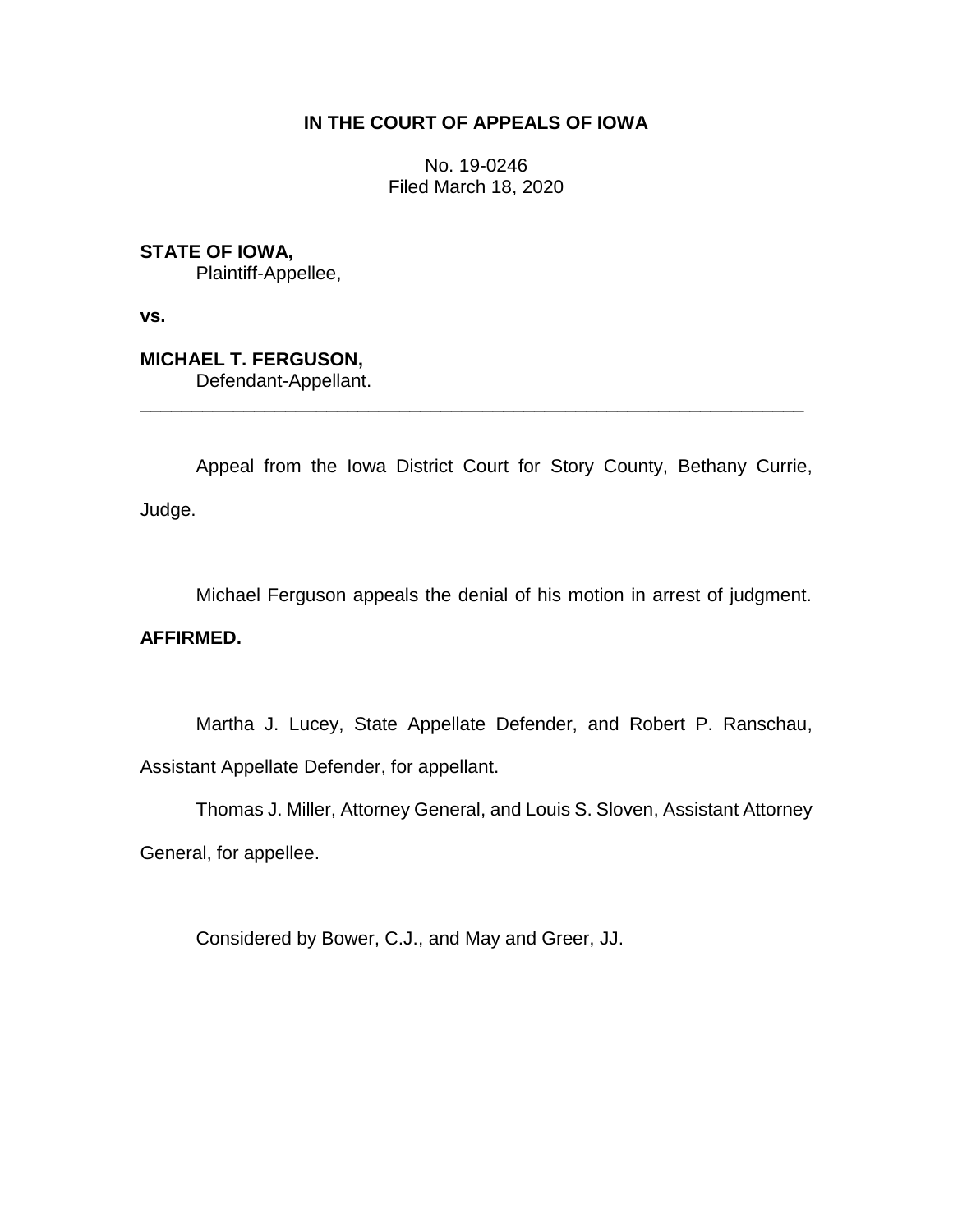**MAY, Judge.**

 $\overline{a}$ 

Michael Ferguson entered an *Alford* plea. 1 *See North Carolina v. Alford*, 400 U.S. 25, 37 (1970) (permitting a defendant to plead guilty to a crime without admitting participation in the underlying facts that constitute the crime). He pled to four counts of lascivious acts with a child, class "C" felonies, <sup>2</sup> and one count of lascivious acts with a child, a class "D" felony. $3$  The trial court accepted the plea and found Ferguson guilty of all five charges.

A week later, Ferguson filed a pro se motion in arrest of judgment. Through his motion, Ferguson asked to withdraw his plea on various grounds, most of which concerned alleged deficiencies of his attorney. 4 Following a hearing, the district court denied the motion.

Then, through counsel, Ferguson filed another motion. This time, Ferguson raised a claim of actual innocence. Following an evidentiary hearing, the district court found Ferguson had not met his burden of proof.

Ultimately, the district court sentenced Ferguson to prison. Ferguson now appeals.

<sup>&</sup>lt;sup>1</sup> We recognize Iowa Code section 814.6 (2019) was recently amended to prohibit most appeals from guilty pleas. *See* 2019 Iowa Acts ch. 140 § 28. In *State v. Macke*, however, our supreme court held these amendments "apply only prospectively and do not apply to cases pending on July 1, 2019." 933 N.W.2d 226, 228 (Iowa 2019). We are bound by our supreme court's holding. We conclude, therefore, the amendments "do not apply" to this case, which was pending on July 1, 2019. *See id.*

<sup>2</sup> These crimes were violations of Iowa Code sections 709.8(1)(b), 709.8(1)(c), 692A.104, and 903B.1 (2018).

<sup>&</sup>lt;sup>3</sup> This crime was a violation of Iowa Code sections  $709.8(1)(b)$ , 692A.104, and 903B.1.

 $4$  The pro se motion also requested a new attorney. But Ferguson withdrew that request at the hearing on the motion.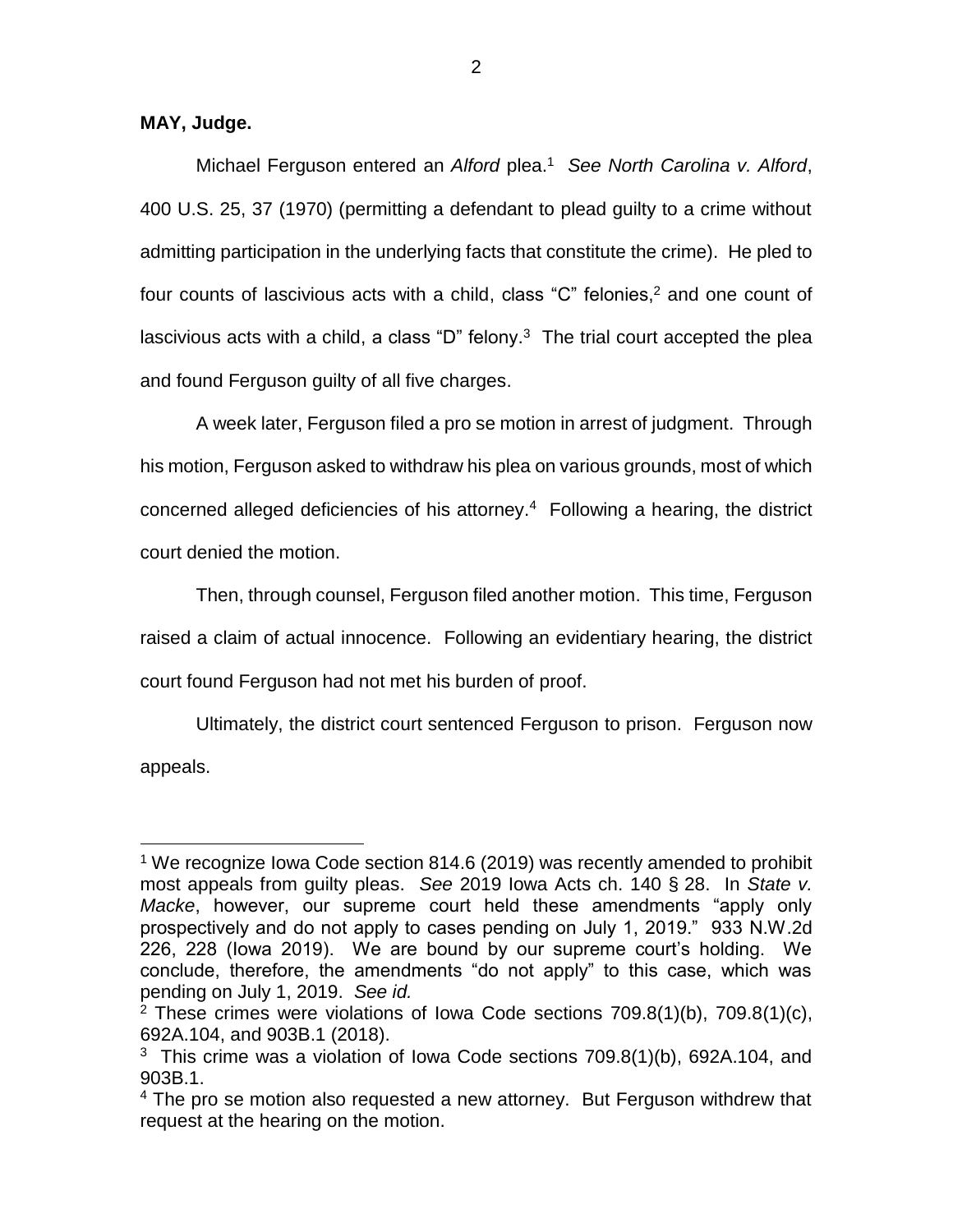#### **I. Knowing and Voluntary Plea**

Ferguson claims the district court should have allowed him to withdraw his plea because it was not knowing and voluntary. He contends that, following his guilty plea, his counsel gave him about 217 pages of reports that proved he was not guilty. He further contends that, if he had received the reports earlier, he would not have entered his plea. Rather, he claims, "he could have used that information at trial and the jury would not have found him not guilty."

"We review a denial of a motion in arrest of judgment for abuse of discretion and will reverse only if the ruling was based on reasons that are clearly unreasonable or untenable." *State v. Myers*, 653 N.W.2d 574, 581 (Iowa 2002). "The court may refuse to accept a plea of guilty, and shall not accept a plea of guilty without first determining that the plea is made voluntarily and intelligently and has a factual basis." Iowa R. Crim. P. 2.8(2)(b). But, "[t]he record at a plea hearing presumptively reflects the facts. Where a defendant challenges the voluntariness of a plea, but had asserted the plea was voluntary at the plea hearing, the defendant must overcome that presumption." *State v. Bringus*, No. 15-0478, 2016 WL 903161, at \*2 (Iowa Ct. App. Mar. 9, 2016) (citation omitted).

Ferguson has not overcome that presumption. *See id.* During the plea hearing, Ferguson made it clear he understood the charges against him, he understood the consequences of his plea, and he was "voluntarily" entering his plea. While he claims withdrawal of his plea was warranted because of additional evidence he obtained after pleading, we cannot agree. He has never revealed any of the alleged 217 pages of reports. And we see no other record evidence indicating the plea was involuntary or made without sufficient information. Instead,

3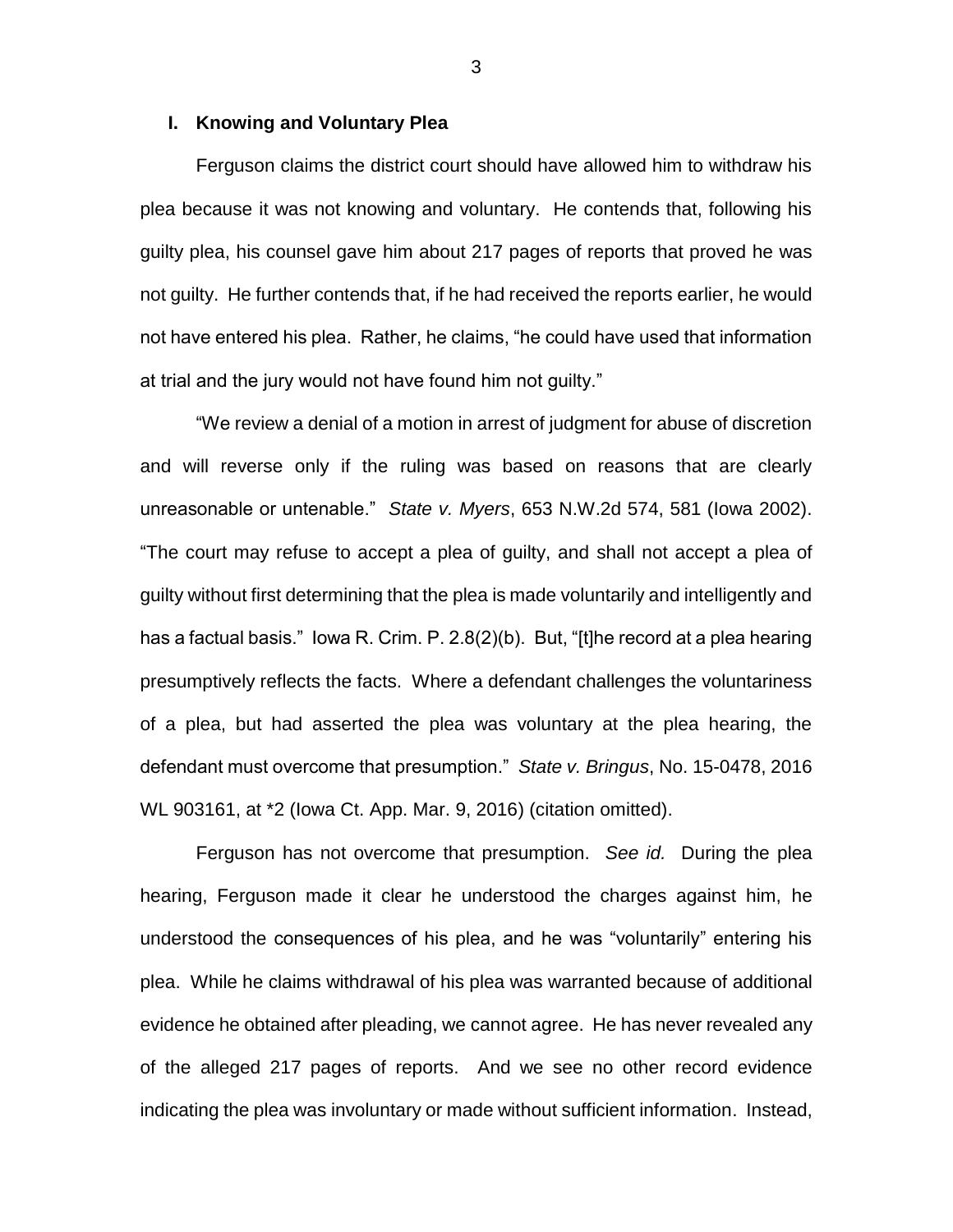the record clearly supports the district court's finding that the plea was voluntary and intelligent. We reject Ferguson's contrary claims.

### **II. Actual Innocence**

Ferguson also brings an actual-innocence claim. He contends (1) his ex-wife fabricated the allegations against him and, moreover, manipulated the alleged victims to assist with her scheme; and (2) one alleged child victim is known to lie and, indeed, that child's credibility was diminished when the child stated Ferguson abused another child, who denied abuse.

The district court held a hearing on Ferguson's claims. Both Ferguson and the State were allowed to present evidence. The district court ultimately found Ferguson "failed to meet his burden by clear and convincing evidence that no reasonable factfinder could convict him" of the crimes to which he had entered an *Alford* plea.

Our review is de novo. *State v. Gonzalez*, No. 18-0137, 2018 WL 6130305, at \*2 (Iowa Ct. App. Nov. 21, 2018). To succeed on an actual-innocence claim, "the applicant must show by clear and convincing evidence that, despite the evidence of guilt supporting the conviction, no reasonable fact finder could convict the applicant of the crimes for which the . . . court found the applicant guilty in light of all the evidence, including the newly discovered evidence." *Schmidt v. State*, 909 N.W.2d 778, 797 (Iowa 2018).

Like the district court, we conclude Ferguson failed to show that no reasonable fact finder could convict him. *See id.* Indeed, we doubt Ferguson has presented "newly discovered" evidence. *See Jones v. State*, 479 N.W.2d 265, 274 (Iowa 1991) (defining "newly discovered evidence"). Ferguson's allegations about